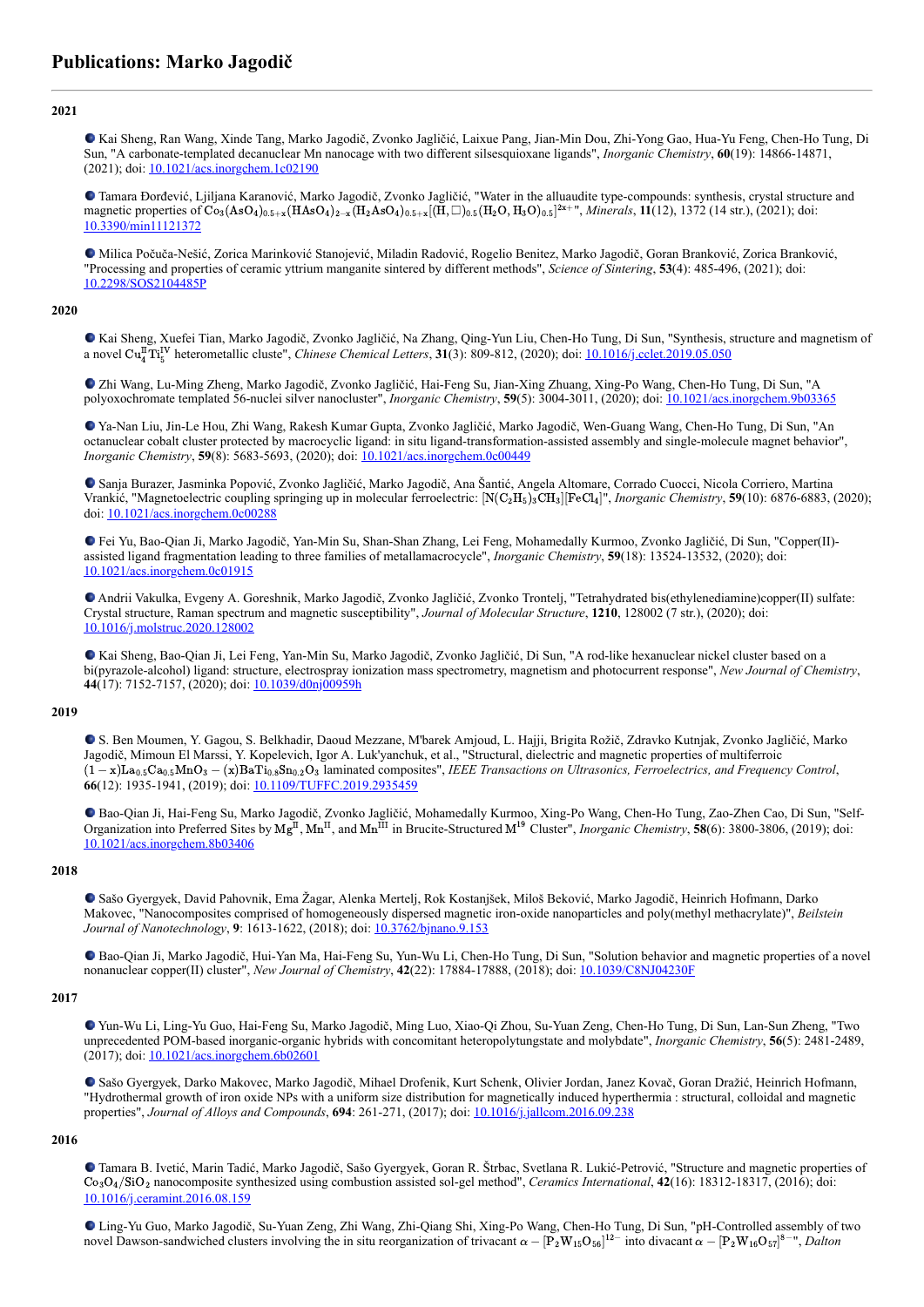*Transactions*, **45**(20) (2016); doi: [10.1039/C6DT00793G](http://dx.doi.org/10.1039/C6DT00793G)

Wan-Feng Xie, Ling-Yu Guo, Jia-Heng Xu, Marko Jagodič, Zvonko Jagličić, Wen-Guang Wang, Gui-Lin Zhuang, Zhi Wang, Chen-Ho Tung, Di Sun, "Multifaceted bicubane Co<sub>4</sub> clusters: magnetism, photocatalytic oxygen evolution, and electrical conductivity", *European Journal of Inorganic Chemistry*, **2016**(20): 3253-3261, (2016); doi: [10.1002/ejic.201600510](http://dx.doi.org/10.1002/ejic.201600510)

Simon Jazbec, Shiro Kashimoto, Primož Koželj, Stanislav Vrtnik, Marko Jagodič, Zvonko Jagličić, Janez Dolinšek, "Schottky effect in the i-Zn-Ag-Sc-Tm icosahedral quasicrystal and its 1/1 Zn-Sc-Tm approximant", *Physical Review B*, **93**(5), 054208, (2016); doi: [10.1103/PhysRevB.93.054208](https://dx.doi.org/10.1103/PhysRevB.93.054208)

## **2015**

Zorica Branković, Goran Branković, Milica Počuča-Nešić, Zorica Marinković Stanojević, Milan Žunić, Danijela Luković Golić, R. Tararam, Mário Cilense, Maria Aparedica Zaghete, Zvonko Jagličić, Marko Jagodič, José A. Varela, "Hydrothermally assisted synthesis of YMnO3", Ceramics *International*, **41**(10): 14293-14298, (2015); doi: [10.1016/j.ceramint.2015.07.060](http://dx.doi.org/10.1016/j.ceramint.2015.07.060)

Tamara Todorović, Sonja Grubišić, Matej Pregelj, Marko Jagodič, Sonja Misirlić-Denčić, Marija Dulović, Ivanka Marković, Olivera Klisurić, Aleksandar Malešević, Dragana Mitić, Katarina Anđelković, Nenad Filipović, "Structural, magnetic, DFT, and biological studies of mononuclear and dinuclear Cu<sup>II</sup> complexes with bidentate N-heteroaromatic schiff base ligands", *European Journal of Inorganic Chemistry*, 2015(23): 3921-3931, (2015); doi: [10.1002/ejic.201500349](https://dx.doi.org/10.1002/ejic.201500349)

Marin Tadić, Slavko Kralj, Marko Jagodič, Darko Hanžel, Darko Makovec, "Magnetic properties of novel superparamagnetic iron oxide nanoclusters and their peculiarity under annealing treatment", *Applied Surface Science*, **32**: 255-264, (0); doi: [10.1016/j.apsusc.2014.09.181](https://dx.doi.org/10.1016/j.apsusc.2014.09.181)

## **2013**

Zvonko Jagličić, Damir Pajić, Zvonko Trontelj, Janez Dolinšek, Marko Jagodič, "Magnetic memory effect in multiferroic K<sub>3</sub>Fe<sub>5</sub>F<sub>15</sub> and K<sub>3</sub>Cr<sub>2</sub>Fe<sub>3</sub>F<sub>15</sub>", *Applied Physics Letters*, 102(24), 242410, (2013); doi: [10.1063/1.4811762](https://dx.doi.org/10.1063/1.4811762)

Janja Stergar, Gregor Ferk, Irena Ban, Mihael Drofenik, Anton Hamler, Marko Jagodič, Darko Makovec, "The synthesis and characterization of copper-nickel alloy nanoparticles with a therapeutic Curie point using the microemulsion method", *Journal of Alloys and Compounds*, **576**: 220-226, (2013); doi: [10.1016/j.jallcom.2013.04.130](https://dx.doi.org/10.1016/j.jallcom.2013.04.130)

Nenad Filipović, Marija Borna, Olivera Klisurić, Matej Pregelj, Marko Jagodič, Katarina Anđelković, Tamara Todorović, "Synthesis, characterization, and thermal behavior of Cu(II) and Zn(II) complexes with (E)-2-[N{prime}-(1-pyridin-2-yl-ethylidene)hydrazino]acetic acid (aphaOH). Crystal structure of  $[\text{Zn}_2(\text{aphaO})_2\text{Cl}_2\$]$ ", *Journal of Coordination Chemistry*, **66**(9): 1549-1560, (2013); doi: [10.1080/00958972.2013.786052](https://dx.doi.org/10.1080/00958972.2013.786052)

Stanislav Vrtnik, Simon Jazbec, Marko Jagodič, Anže Korelec, Larisa Hosnar, Zvonko Jagličić, Peter Jeglič, Michael Feuerbacher, U. Mizutani, Janez Dolinšek, "Stabilization mechanism of  $\gamma - Mg_{17}Al_{12}$  and  $\beta - Mg_{2}Al_{3}$  complex metallic alloys", *Journal of Physics. Condensed Matter*, **25**(42): 425703-1-425703-14, (2013); doi: [10.1088/0953-8984/25/42/425703](https://dx.doi.org/10.1088/0953-8984/25/42/425703)

Damir Pajić, Marko Jagodič, Zvonko Jagličić, Janez Holc, Marija Kosec, Zvonko Trontelj, "Competing antiferromagnetism and local magnetic order in the bulk ceramic PZT-PFW multiferroic system: searching for the most promising ratio between PZT and PFW", *Journal of Physics. D, Applied Physics*, **46**(45) (2013); doi: [10.1088/0022-3727/46/45/455001](http://dx.doi.org/10.1088/0022-3727/46/45/455001)

Primož Koželj, Simon Jazbec, Stanislav Vrtnik, Andreja Jelen, Janez Dolinšek, Marko Jagodič, Zvonko Jagličić, Pascal Boulet, Marie-Cécile de Weerd, J. Ledieu, Jean-Marie Dubois, Vincent Fournée, "Geometrically frustrated magnetism of spins on icosahedral clusters: The Gd<sub>3</sub>Au<sub>13</sub>Sn<sub>4</sub> quasicrystalline approximant", *Physical Review B, Condensed Matter and Materials Physics*, **88**(21), 214202, (2013); doi: [10.1103/PhysRevB.88.214202](https://dx.doi.org/10.1103/PhysRevB.88.214202)

Brigita Rožič, Marko Jagodič, Sašo Gyergyek, Zvonko Jagličić, Samo Kralj, Vasileios Tzitzios, George Cordoyiannis, Zdravko Kutnjak, "Indirect magnetoelectric coupling in mixtures of magnetite and ferroelectric liquid crystal", *Ferroelectrics*, **448**(1): 12-16, (2013); doi: [10.1080/00150193.2013.822263](https://dx.doi.org/10.1080/00150193.2013.822263)

## **2012**

Mohammad Mahdi Najafpour, Warwick Hillier, Amir Nasser Shamkhali, Mojtaba Amini, Katrin Beckmann, Zvonko Jagličić, Marko Jagodič, Peter Strauch, Atefeh Nemati Moghaddam, Giangiacomo Beretta, Mohsen Bagherzadeh, "Synthesis, characterization, DFT studies and catalytic activities of manganese(II) complex with 1,4-bis(2,2':6,2''-terpyridin-4'-yl) benzene", *Dalton Transactions*, **41**(39): 12282-12288, (2012); doi: [10.1039/C2DT31544K](http://dx.doi.org/10.1039/C2DT31544K)

Brina Dojer, Andrej Pevec, Marko Jagodič, Matjaž Kristl, Mihael Drofenik, "Three new cobalt(II) carboxylates with 2-, 3- and 4-aminopyridine : syntheses, structures and magnetic properties", *Inorganica Chimica Acta*, **383**: 98-104, (2012); doi: [10.1016/j.ica.2011.10.056](https://dx.doi.org/10.1016/j.ica.2011.10.056)

Slavko Kralj, Matija Rojnik, Rok Romih, Marko Jagodič, Janko Kos, Darko Makovec, "Effect of surface charge on the cellular uptake of fluorescent magnetic nanoparticles", *Journal of Nanoparticle Research*, **14**(10), 1151, (2012); doi: [10.1007/s11051-012-1151-7](https://dx.doi.org/10.1007/s11051-012-1151-7)

Zvonko Jagličić, Mária Zentková, Marián Mihalik, Zdeněk Arnold, Mihael Drofenik, Matjaž Kristl, Brina Dojer, Marta Počkaj, Amalija Golobič, Marko Jagodič, "Exchange bias in bulk layered hydroxylammonium fluorocobaltate (NH<sub>3</sub>OH)<sub>2</sub>CoF<sub>4</sub>", *Journal of Physics. Condensed Matter*, **24**(5) (2012); doi: [10.1088/0953-8984/24/5/056002](http://dx.doi.org/10.1088/0953-8984/24/5/056002)

Robert Blinc, Pavel Cevc, Gašper Tavčar, Boris Žemva, Valentin V. Laguta, Zvonko Trontelj, Marko Jagodič, Damir Pajić, A. Balčytis, James Floyd Scott, "Magnetism in multiferroic Pb<sub>5</sub>Cr<sub>3</sub>F<sub>19</sub>", *Physical Review B, Condensed Matter and Materials Physics*, 85(5), 054419, (2012); <http://link.aps.org/doi/10.1103/PhysRevB.85.054419>

Brigita Rožič, Marko Jagodič, Sašo Gyergyek, Mihael Drofenik, Samo Kralj, Zvonko Jagličić, Zdravko Kutnjak, "Mixtures of magnetic nanoparticles and the ferroelectric liquid crystal: New soft magnetoelectrics", *Ferroelectrics*, **431**(1): 150-153, (2012); doi: [10.1080/00150193.2012.684978](https://dx.doi.org/10.1080/00150193.2012.684978)

#### **2011**

Brigita Rožič, Marko Jagodič, Sašo Gyergyek, Mihael Drofenik, Samo Kralj, Gojmir Lahajnar, Zvonko Jagličić, Zdravko Kutnjak, "Orientational order-magnetization coupling in mixtures of magnetic nanoparticles and the ferroelectric liquid crystal", *Ferroelectrics*, **410**(1): 37-41, (2011); [COBISS ID [24415271](https://plus.si.cobiss.net/opac7/bib/24415271?lang=en)]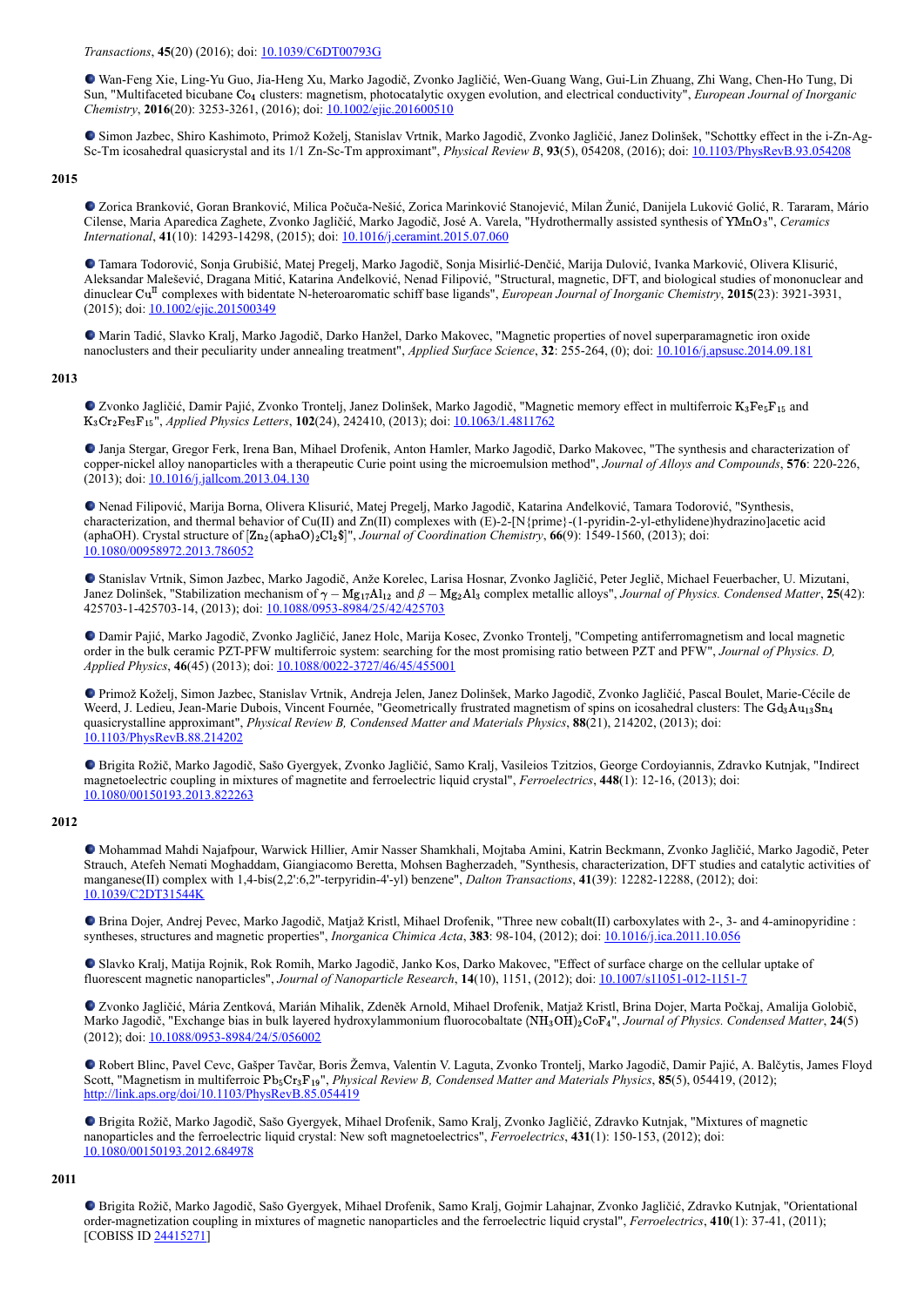Mohammad Mahdi Najafpour, Bojan Kozlevčar, Vickie McKee, Zvonko Jagličić, Marko Jagodič, "The first pentanuclear heterobimetallic coordination cation with  $\text{Ce}^{\text{III}}$ ,  $\text{Ce}^{\text{IV}}$  and  $\text{Mn}^{\text{II}}$ ", *Inorganic Chemistry Communications*, **14**(1): 125-127, (2011); doi: <u>[10.1016/j.inoche.2010.10.002](https://dx.doi.org/10.1016/j.inoche.2010.10.002)</u>

Damir Pajić, Zvonko Jagličić, Marko Jagodič, Robert Blinc, Janez Holc, Marija Kosec, Zvonko Trontelj, "Low temperature magnetic behaviour of PZT-PFW bulk multiferroic ceramics", *Journal of Physics: Conference Series*, **303**, 012065, (2011); doi: [10.1088/1742-6596/303/1/012065](http://dx.doi.org/10.1088/1742-6596/303/1/012065)

Zorica Marinković Stanojević, Zorica Branković, Zvonko Jagličić, Marko Jagodič, Lidija Mančić, Slavko Bernik, Aleksander Rečnik, Goran Branković, "Structural and magnetic properties of nanocrystalline bismuth manganite obtained by mechanochemical synthesis", *Journal of Nanoparticle Research*, **13**(8): 3431-3439, (2011); doi: [10.1007/s11051-011-0265-7](https://dx.doi.org/10.1007/s11051-011-0265-7)

Idalia Bilecka, Li Luo, Igor Djerdj, Marta D. Rossell, Marko Jagodič, Zvonko Jagličić, Yuji Masubuchi, Shinichi Kikkawa, Markus Niederberger, "Microwave-assisted nonaqueous sol-gel chemistry for highly concentrated ZnO-based magnetic semiconductor nanocrystals", *The Journal of Physical Chemistry. C, Nanomaterials and Interfaces*, **115**(5): 1484-1495, (2011); doi: [10.1021/jp108050w](http://dx.doi.org/10.1021/jp108050w)

Darja Lisjak, Pertti Lintunen, Arto Hujanen, Tommi Varis, Giovanni Bolelli, Luca Lusvarghi, Marko Jagodič, Mihael Drofenik, "Hexaferrite/polyethylene composite coatings prepared with flame spraying", *Materials Letters*, **65**(3): 534-536, (2011); [COBISS ID [24210983](https://plus.si.cobiss.net/opac7/bib/24210983?lang=en)]

Brigita Rožič, Marko Jagodič, Sašo Gyergyek, Mihael Drofenik, Samo Kralj, George Cordoyiannis, Zdravko Kutnjak, "Multiferroic behaviour in mixtures of the ferroelectric liquid crystal and magnetic nanoparticles", *Molecular Crystals and Liquid Crystals*, **545**(1): 99-104, (2011); doi: [10.1080/15421406.2011.568895](https://dx.doi.org/10.1080/15421406.2011.568895)

#### **2010**

Marko Jagodič, Zvonko Jagličić, Benjamin Grushko, Janez Dolinšek, "The influence of thermal on magnetic moments in i-Al-Pd-Mn quasicrystals", *Croatica Chemica Acta*, **83**(1): 39-42, (2010); <https://hrcak.srce.hr/clanak/79723>

Zvonko Jagličić, Marko Jagodič, Benjamin Grushko, E. S. Zijlstra, Th. Weber, Walter Steurer, Janez Dolinšek, "The effect of thermal treatment on the magnetic state and cluster-related disorder of icosahedral Al-Pd-Mn quasicrystals", *Intermetallics*, **18**(4): 623-632, (2010); doi: [10.1016/j.intermet.2009.10.017](https://dx.doi.org/10.1016/j.intermet.2009.10.017)

Magdalena Wencka, Marko Jagodič, Anton Gradišek, Andraž Kocjan, Zvonko Jagličić, Paul J. McGuiness, Tomaž Apih, Y. Yokoyama, Janez Dolinšek, "Physical properties of  $Zr_{50}Cu_{40-x}Al_{10}Pd_x$  bulk glassy alloys", *Journal of Alloys and Compounds*, **504**(1): 16-21, (2010); doi: [10.1016/j.jallcom.2010.05.092](https://doi.org/10.1016/j.jallcom.2010.05.092)

Sašo Gyergyek, Darko Makovec, Alojz Kodre, Iztok Arčon, Marko Jagodič, Mihael Drofenik, "Influence of synthesis method on structural and magnetic properties of cobalt ferrite nanoparticles", *Journal of Nanoparticle Research*, **12**(4): 1263-1273, (2010); doi: [10.1007/s11051-009-9833-5](https://dx.doi.org/10.1007/s11051-009-9833-5)

Zorica Branković, Katarina Đuriš, A. Radojković, Slavko Bernik, Zvonko Jagličić, Marko Jagodič, Katarina Vojisavljević, Goran Branković, "Magnetic properties of doped LaMnO<sub>3</sub> ceramics obtained by a polymerizable complex method", *Journal of Sol-gel Science and Technology*, 55(3): 311-6, (2010); doi: [10.1007/s10971-010-2251-4](https://dx.doi.org/10.1007/s10971-010-2251-4)

Brigita Rožič, Marko Jagodič, Sašo Gyergyek, Gojmir Lahajnar, Vlad Popa-Nita, Zvonko Jagličić, Mihael Drofenik, Zdravko Kutnjak, Samo Kralj, "Phase ordering in mixtures of liquid crystals and nanoparticles", *In: Rzoska S., Drozd-Rzoska A., Mazur V. (eds) Metastable Systems Under Pressure. NATO Science for Peace and Security Series A: Chemistry and Biology. Springer, Dordrecht, pp. 125-139*, (2010); [https://link.springer.com/chapter/10.1007/978-90-481-3408-3\\_9](https://link.springer.com/chapter/10.1007/978-90-481-3408-3_9)

Paško Županović, Milan Brumen, Marko Jagodič, Davor Juretić, "Bacterial chemotaxis and entropy production", *Philosophical Transactions: Biological Sciences*, **365**: 1397-1403, (2010); doi: [10.1098/rstb.2009.0307](https://dx.doi.org/10.1098/rstb.2009.0307)

Milan J. Konstantinović, Boris Minov, Zdravko Kutnjak, Marko Jagodič, "Low-temperature phase transition of nanoscale copper pricipitates in Fe-Cu alloys", *Physical Review B, Condensed Matter and Materials Physics*, **81**(14), 140203, (2010); doi: [10.1103/PhysRevB.81.140203](https://doi.org/10.1103/PhysRevB.81.140203)

Peter Jeglič, Anton Potočnik, Martin Klanjšek, Matej Bobnar, Marko Jagodič, Klaus Koch, Helge Rosner, Serena Margadonna, Bing Lv, A. M. Guloy, Denis Arčon, "<sup>75</sup>As nuclear magnetic resonance study of antiferromagnetic fluctuations in thenormal state of LiFeAs", *Physical Review B*, *Condensed Matter and Materials Physics*, **81**(14), 140511, (2010); doi: [10.1103/PhysRevB.81.140511](https://dx.doi.org/10.1103/PhysRevB.81.140511)

Marc Heggen, Michael Feuerbacher, Jovica Ivkov, Petar Popčević, Ivo Batistić, Ana Smontara, Marko Jagodič, Zvonko Jagličić, J. Janovec, Magdalena Wencka, Janez Dolinšek, "Anisotropic physical properties of the Taylor-phase T − Al<sub>72.5</sub>Mn<sub>21.5</sub>Fe<sub>6.0</sub> complex intermetallic", *Physical Review. B, Condensed Matter and Materials Physics*, **81**(18): 184204-1-184204-11, (2010); doi: [10.1103/PhysRevB.81.184204](https://dx.doi.org/10.1103/PhysRevB.81.184204)

Matej Pregelj, Andrej Zorko, Oksana Zaharko, Zdravko Kutnjak, Marko Jagodič, Zvonko Jagličić, Helmuth Berger, M. de Souza, C. Balz, M. Lang, Denis Arčon, "Magnetic phase diagram of the multiferroic FeTe<sub>2</sub>O<sub>5</sub>Br", *Physical Review B, Condensed Matter and Materials Physics*, 82(14), 144438, (2010); doi: [10.1103/PhysRevB.82.144438](https://doi.org/10.1103/PhysRevB.82.144438%20target=)

Zvonko Jagličić, M. Zentková, Marián Mihalik, Mihael Drofenik, Matjaž Kristl, Brina Dojer, Marta Počkaj, Amalija Golobič, Marko Jagodič, Zdeněk Arnold, "Effect of pressure on magnetic properties of  $(NH_3OH)_2CoF_4$  fluoro-metal complex", *Acta Physica Polonica A*, 118(5): 1074-1075, (2010); doi: [10.12693/APhysPolA.118.1074](http://dx.doi.org/10.12693/APhysPolA.118.1074)

Janez Dolinšek, Magdalena Wencka, Marko Jagodič, Zvonko Jagličić, Saskia Gottlieb-Schönmeyer, F. Ritter, W. Assmus, "Slow-charge-carrier electronic transport in the heavy-fermion YbCu<sub>4.25</sub> complex intermetallic", *Solid State Communications*, **150**(35/36): 1629-1632, (2010); doi: [10.1016/j.ssc.2010.06.038](https://doi.org/10.1016/j.ssc.2010.06.038)

#### **2009**

Franziska Matthäus, Marko Jagodič, Jure Dobnikar, "*E. coli* superdiffusion and chemotaxis-search strategy, precision, and motility", *Biophysical Journal*, **97**(4): 946-957, (2009); doi: [10.1016/j.bpj.2009.04.065](http://dx.doi.org/10.1016/j.bpj.2009.04.065)

Janez Dolinšek, Michael Feuerbacher, Marko Jagodič, Zvonko Jagličić, Marc Heggen, K. Urban, "A thermal memory cell", *Journal of Applied Physics*, **106**(4), 043917, (2009); doi: [10.1063/1.3207791](https://doi.org/10.1063/1.3207791)

Polona Umek, Alexandre Gloter, Matej Pregelj, Robert Dominko, Marko Jagodič, Zvonko Jagličić, Anna Zimina, Mery Brzhezinskaya, Anton Potočnik, Cene Filipič, Adrijan Levstik, Denis Arčon, "Synthesis of 3D hierarchical self-assembled microstructures formed from  $\alpha - \overline{MnO_2}$  nanotubes and their conducting and magnetic properties", *The Journal of Physical Chemistry C, Nanomaterials and Interfaces*, **113**(33): 14798-14803, (2009); doi: [10.1021/jp9050319](https://doi.org/10.1021/jp9050319)